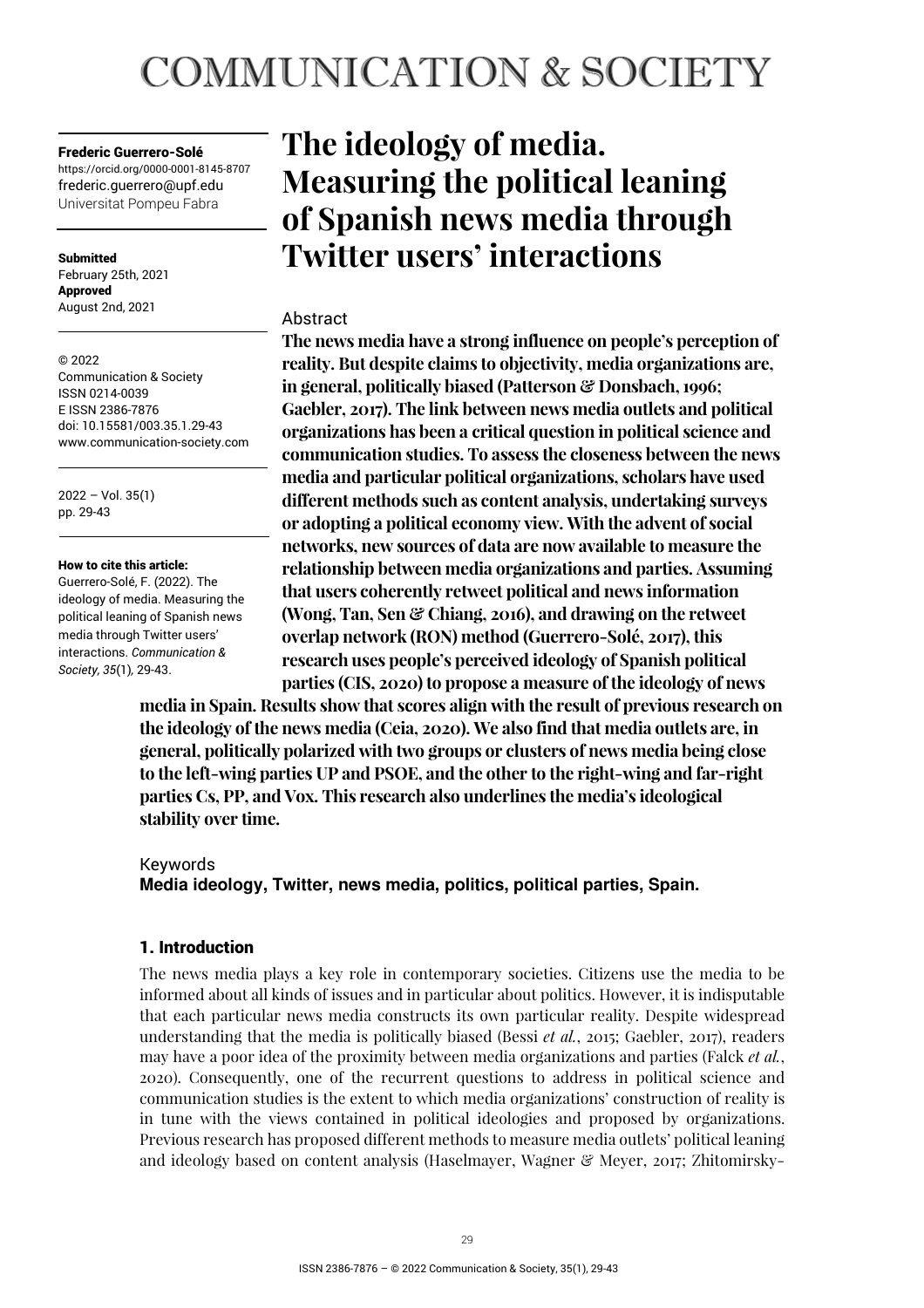Geffet, David, Koppel & Uzan, 2016; Gentzkow, Petek, Shapiro & Sinkinson, 2015; D'Allesio & Allen, 2000), discourse analysis (van Dijk, 1995), political economy studies (Schena, Almiron & Pineda, 2018), surveys (Pew Research, 2018), or machine-learning sentiment analysis (Falck *et al.*, 2020), among others.

Since their popularization more than a decade ago, social networks have become valuable sources of social data for researchers in a myriad of disciplines. Users of social networks access the platforms to find information, express their opinions, to communicate, to share information, and to engage in activities such as purchasing objects and services, listening to music, or watching all kinds of media content. Large samples collected from users contain traces of human interactions that allow researchers to gain a better understanding of social behaviour (Markowetz, Błaszkiewicz, Montag, Switala & Schlaepfer, 2014; Kosinski, Wang, Lakkaraju & Leskovec, 2016) and to infer individuals' personal traits, such as sexual orientation, religious views or use of addictive substances, among others (Kosinski, Stillwell & Graepel, 2013). In particular, digital traces including interactions and language data have been used to accurately predict personality traits (Park *et al.*, 2015; Obschonka, Lee, Rodríguez-Pose, Eichstaedt & Ebert, 2020; Tay, Woo, Hickman & Saef, 2020), giving rise to what Markowetz *et al.* (2014) called psycho-informatics. This research has proven the efficacy of several methods applied with the objective of uncovering unknown traits or latent attributes of individuals and groups, and support the thesis that judgements made by computer-based methods are more accurate than those made by individuals (Youyou, Kosinski & Stillwell, 2015).

Political leaning and ideology are among individual traits that have been analysed extensively using social media data. For example, Facebook data has been used to predict users' political leaning by analysing textual information contained on personal pages (David *et al.*, 2016). However, Twitter stands out among the social media platforms in relation to politics. Not only because it is considered to be the social network for political debate, in which politicians, media, journalists and citizens discuss all kinds of issues (Guerrero-Solé, 2018), but also because it has been the only platform that offers an opportunity for researchers to access large datasets through its APIs. Twitter has allowed researchers to collect hundreds of millions tweets and estimate the political preferences of millions of users (Barberá *et al.*, 2015). As a consequence, data collected from Twitter has been a rich and useful source for proposing different measures of users' political leaning. The political alignment of Twitter users has been studied (Conover, Gonçalves, Ratkiewicz, Flammini & Menczer, 2011; Golbeck & Hansen, 2014), by analysing content, sentiment (Gautam & Yadav, 2014) mention, reply and retweet behavior, or the structure of the networks of following-followers (Renoust, Cheung & Satoh, 2017). Most of these studies that have addressed the uncovering of individuals' political leaning have led to conclusions about the formation of echo chambers (Bruns & Highfield, 2013) or the increase in political polarisation (Kim  $\mathscr{E}$  Park, 2012) that is said to intensify political bias (Conover *et al.*, 2011).

However, research on the political leaning of the news media is scarce. In this regard, Park *et al.* (2011) inferred the political orientation of news stories by analysing the sentiment of the comments posted by users. An, Cha, Gummadi, Crowcroft and Quercia (2012) proposed a method based on the similarities of users' following and interactions to visualize an ideological map of news media. Wong et al. (2016) inferred the ideological leaning of media based on users' retweeting behaviour, and in a recent work, Stefanov, Darwish, Atanasov and Nakov (2020) used Twitter data to predict the political leaning of online media and of influencers. Facebook has also been used as a source for predicting the ideological stance of online media based on the political leaning of its users (Ribeiro *et al.*, 2018).

Among all the digital traces observable in Twitter data, retweeting is considered to be the most reliable source of information when it comes to political communication. It has been shown that users tend to retweet consistently about political issues (Wong, Tan, Sen & Chiang,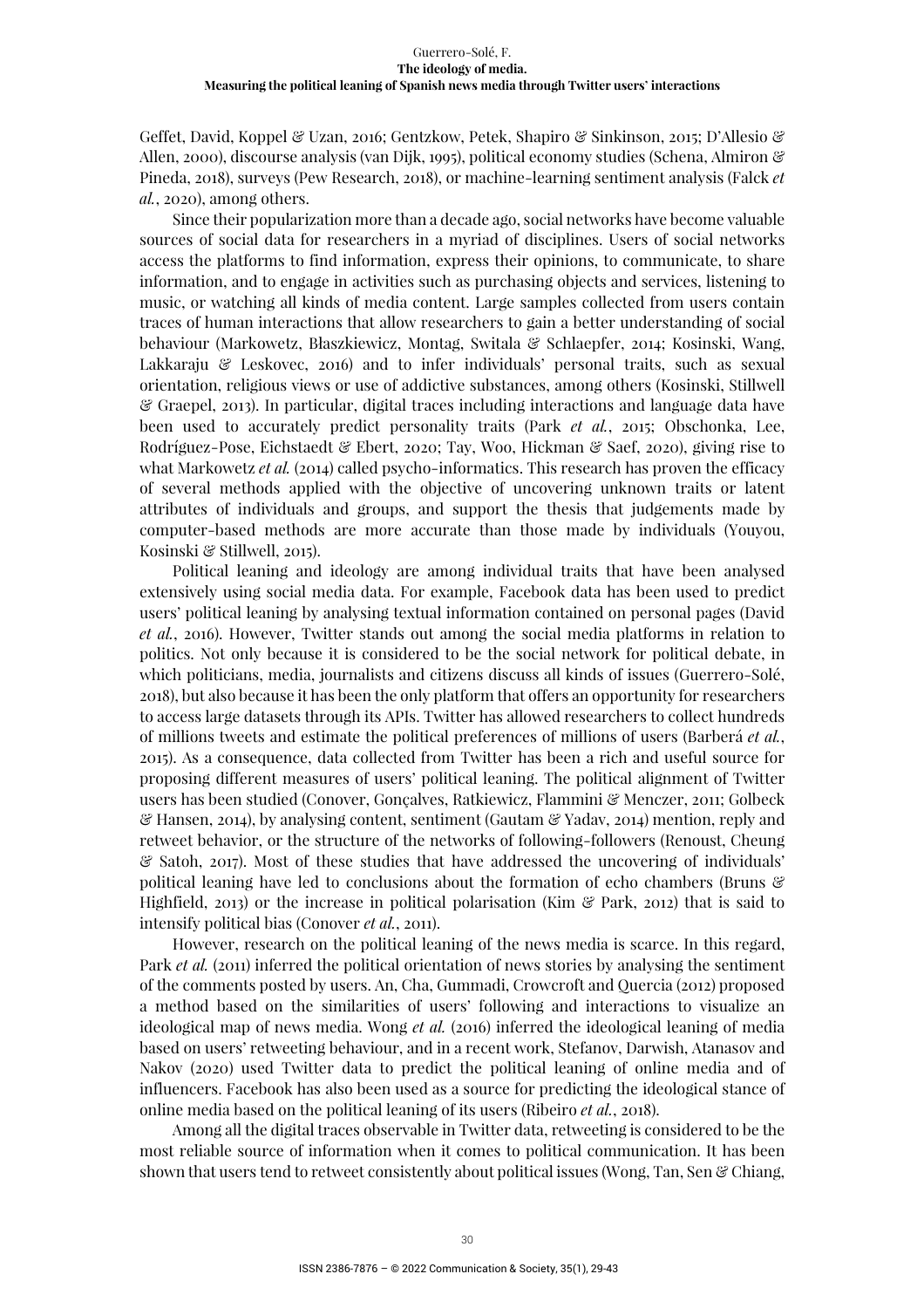2016; Guerrero-Solé & López-González, 2019; Stefanov, Darwish, Atanasov & Nakov, 2020) and that similar users tend to be retweeted by similar audiences (Wong, Tan, Sen  $\mathscr{C}$  Chiang, 2016). The consistency of users' retweeting behaviour in political discussions on Twitter has encouraged the development of methods that make use of this trace to uncover individuals' political leaning (Guerrero-Solé, 2017) or to measure the distances between political parties in multiparty democracies (Guerrero-Solé & López-González, 2019).

While the uncovering of personal traits and, in particular, of individuals' political leaning has received significant attention among scholars, research on the ideological relation between media outlets and political parties is still noticeably absent. The aim of this research therefore is to introduce a new method for measuring the political ideology of Spanish news media organizations by means of the Twitter users' retweeting behaviour based on their perceptions of Spanish political parties' ideology.

## 2. The Spanish case

The question regarding the relationship between media outlets and political parties is particularly relevant for polarized, pluralist media systems (Hallin  $\mathcal C$  Mancini, 2004), characterized by a political parallelism (complete information about the structure of the Spanish Media System can be found in the works of Baumgartner and Chaqués Bonafont (2015) and Llorens (2010). According to Hallin and Mancini (2004), Spain is such a case. In the Spanish media ecosystem, the link between media outlets and groups and political parties is considered to be intense. In this sense, research published by the Pew Research Centre (2018) showed that political (left or right) preferences had a strong influence on the media outlets cited by Spaniards as their main source of news. The link between political preferences and readership has been also confirmed by surveys, as reported by Baumgartner and Chaqués Bonafont (2015). The authors cite research undertaken by the Spanish Centre for Sociological Research (CIS) published in 2009 in which a great proportion of readers of *El País* identified themselves as left-wing voters, and also a great proportion of readers of *El Mundo* as rightwing voters.

Recently, several articles addressing the relationship between news media and political ideologies in Spain have been published. Among them, a critical discourse analysis performed by Labio and Pineda (2016). In their research, the authors reported that media outlets such as *Público, eldiario.es*, or *infoLibre* were to be considered leftish outlets, while news media, such as *ABC* or *La Razón* tended to support the PP government and attack left-wing parties (Labio & Pineda, 2016). The same politicization has been observed for private TV stations by Sampedro and Seoane Pérez (2008). More recently, Schena, Almiron and Pineda (2018) have proposed a more complex method to classify media outlets in four categories or values (individualism, communitarianism, egalitarianism and elitism) and link them to political ideologies.

Research undertaken by Baumgartner and Chaqués Bonafont (2015) also confirms the level of politicization of the Spanish news media outlets, with particular media outlets establishing strong ties with particular parties, as in the case of *El País* with the PSOE (socialist party), or *ABC* with the PP (right-wing party). According to Baumgartner and Chaqués Bonafont (2015) the link between media outlets and political parties is better explained by readership patterns more than by media ownership. In this sense, the authors assert that reading a newspaper in Spain is linked to political ideology, in tune with the results obtained by Pew Research (2018). Finally, Ceia (2020) reported links between news media and political parties by analysing parties' retweeting behaviour. Again, the results of her research were also in tune with previous findings.

Despite these recent publications on the close relationship between media and political parties, and the evidence that confirms the Spanish media system as a polarized pluralist one, there is still a lack of research on measuring the extent to which certain media outlets and, in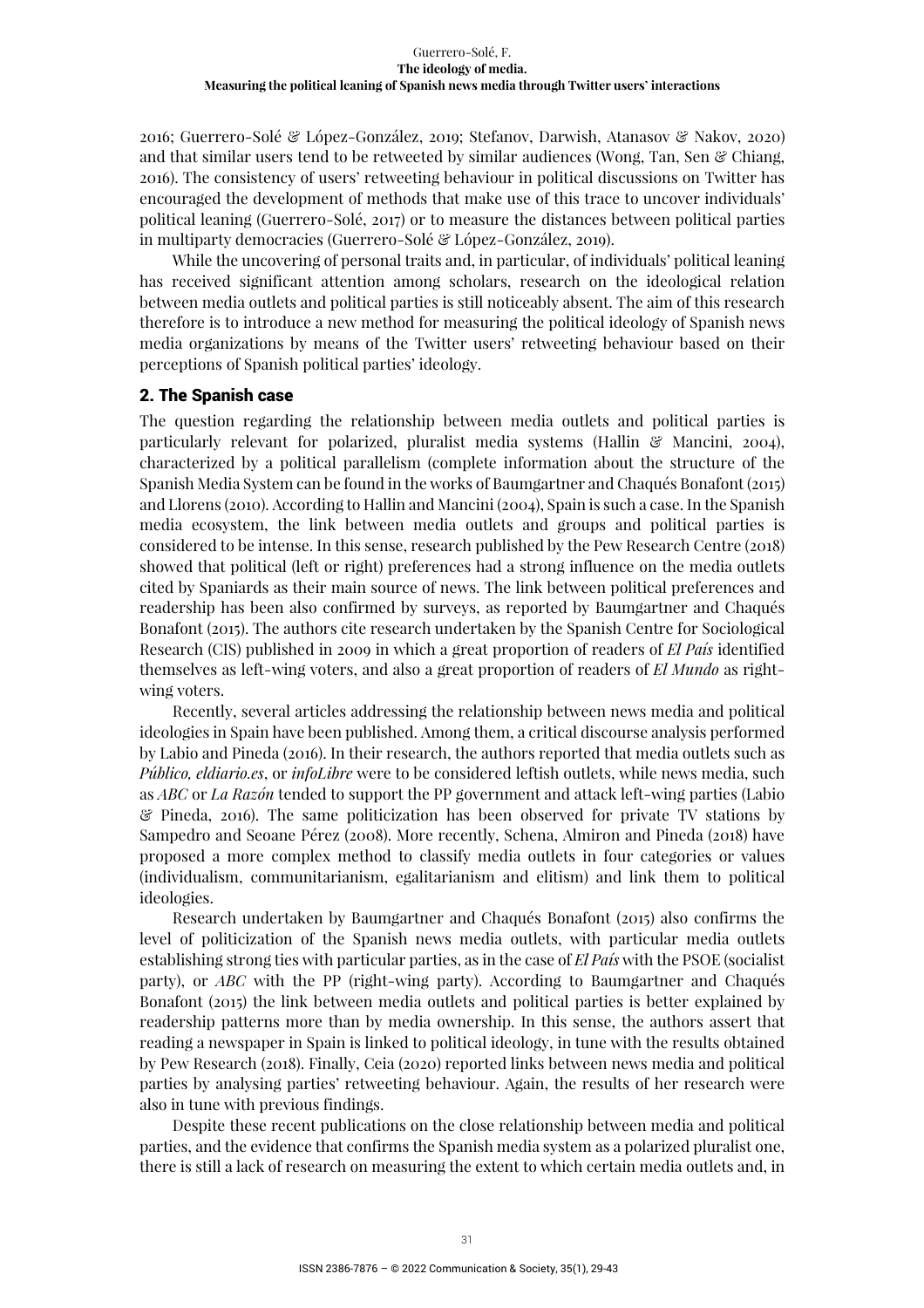particular, certain news media are in close proximity with political parties. Thus, considering that news media outlets and political parties in Spain have a strong presence on Twitter (Guerrero-Solé, 2018), and that users' digital traces can be used to obtain information about the links between them, the first research question takes the following form:

RQ1. What are the political leanings of the main news media outlets in Spain?

Most of the previous work inferring the political leaning of users, in general, and of media outlets, in particular, does not consider the evolution of their measures of political leaning over time. Thus, we also analyse the distribution and the dynamics of our measures to prove the reliability and consistency of the method for measuring political ideology across the media. Consequently, we add a secondary research question as follows:

RO1.1. Are these political leanings stable or do they change over time?

## 3. Sample and method

To answer to the research questions above we first selected a random sample of Twitter users that participated in political debate during the election campaign in Spain in November 2019 using the neutral hashtag #10N in at least one of the messages they published. Conversations around neutral hashtags in election campaigns are considered to allow researchers to gather messages from all the political parties and from all the main media outlets, as well as to avoid strong correlations with political ideologies (Cohen & Ruths, 2013; Guerrero-Solé, 2018). While a total number of 230,555 users participated in the  $\#10N$  debate, we randomly selected 8,463 of them. Afterwards, we collected the weekly activity of these 8,463 randomly selected users for 14 weeks, from March, 14 to June, 21 2020 using the Twitter API. This process resulted in a final sample of 8,028,673 total posts, of which 5,545,341 were retweets, and 2,483,332 tweets and replies.

The next step was to classify the 1,000 most retweeted users for each of the 14 weeks analysed using previous information we held about them, as well as the information they published on their Twitter profiles. 3,538 users were among the 1,000 top retweeted users at least in one of the fourteen-week periods. We classified them as (1) politicians or political party accounts, (2) media outlets, (3) journalists, and (4) other users. Table 1 shows the number of users in each category. Once the users were classified, we labelled the retweets by the type of the user retweeted. As a result, 2,005,443 retweets to classified users were labelled while 3,539,898 were retweets to none classified users.

| Type        | Number of top retweeted users |
|-------------|-------------------------------|
| Parties     |                               |
| <b>UP</b>   | 124                           |
| <b>PSOE</b> | 161                           |
| Cs          | 140                           |
| <b>PP</b>   | 139                           |
| Vox         | 93                            |
| Media       | 180                           |
| Journalist  | 254                           |
| Other users | 2.447                         |
| Total       | 3.538                         |

**Table 1**. Top retweeted users in the sample by type.

Source: Own elaboration.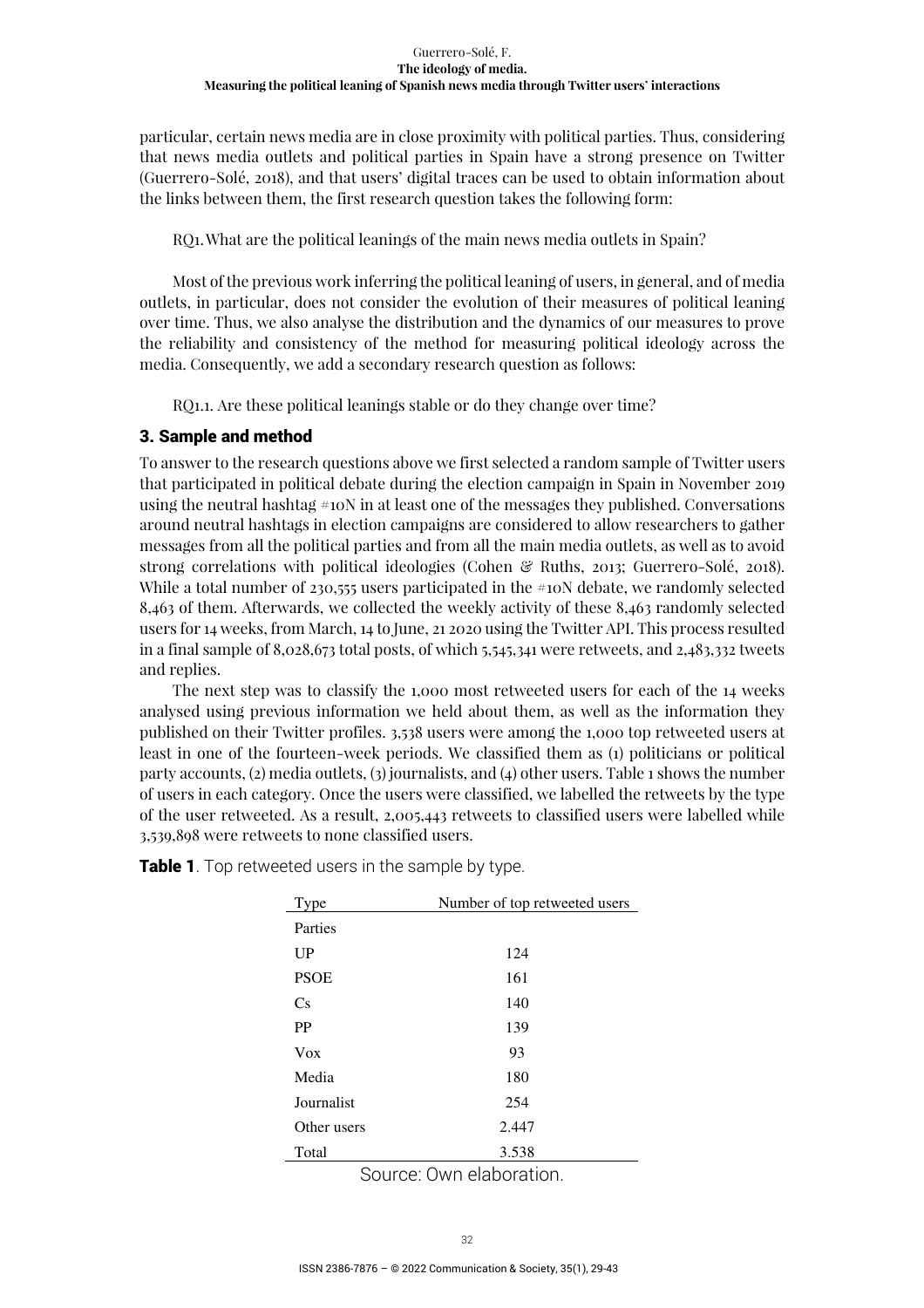Among the media outlets identified, we selected the most retweeted Spanish news media during the 14 weeks as well as the accounts of the five Spanish national parties with a large representation in the Spanish Congress, i.e., the left-wing United We Can (UP, 35 deputies), the Spanish Socialist Workers' Party (PSOE, 120 deputies), the centre-right Citizens (Cs, 10 deputies), the right-wing People's Party (PP, 89 deputies), and the far-right party Vox (52 deputies). Among the news media outlets identified (see Table A1 in the appendix), we found the 10 most popular online news media in Spain (*El Español*, 19 October 2020), i.e., *elmundo.es*, *lavanguardia.com*, *20minutos.es*, *elespanol.com*, *abc.es*, *elconfidencial.com*, *elpais.com*, *okdiario.com*, *huffingtonpost.es*, *eldiario.es*). In particular, *El Mundo*, *La Vanguardia*, *ABC* and *El País*, were already among the most read newspapers in Spain from mid-1990s, along with *La Razón* or *El Periódico* (Baumgartner & Chaqués Bonafont, 2015), also included in the list of the most retweeted news media outlets of the sample.

## 4. Measures of similarity

Having classified the users and the retweets we calculated the similarity matrix for the communities of retweeters of the selected news media and the communities of retweeters of the five Spanish parties. To do so, we first created the communities of retweeters of the parties by calculating the union of all the users that retweeted any account of a particular party. Thus, the community of retweeters Aj of a given party j, which has n members, is as follows:

$$
A_j = C_{ij} U C_{2j} U \dots U C_{nj}
$$

where  $C_{ij}$  refers to the community of retweeters of the i user that belongs to the party j.

Following Flack *et al.* (2020), we used the four different aforementioned similarity coefficients to calculate the overlaps between the communities of retweeters of news media and the communities of retweeters of parties. These coefficients are defined as follows:

4.1. *Jaccard index* 

$$
S_{ij} = \sigma(C_i, A_j) = |C_i \cap A_j| / |C_i U A_j|
$$

where  $C_i$  refers to the community of retweeters of the i news media account.

4.2. *Ochiai coefficient* 

$$
S_{ij} = \sigma(C_i, A_j) = |C_i \cap A_j| / \sqrt{|C_i| * |A_j|},
$$

4.3. *Sørensen-Dice* 

$$
S_{ij} = \sigma(C_i, A_j) = 2^* | C_i \cap A_j | / (| C_i | + | A_j |),
$$

4.4. *Szymkiewicz–Simpson coefficient* 

$$
S_{ij} = \sigma(C_i, A_j) = |C_i \cap A_j| / min (|C_i|, |A_j|),
$$

We calculated the overlaps between the communities of retweeters of news media outlets and the communities of retweeters of the five political parties for the fourteen weeks in the sample. Afterwards, we normalized the scores obtained for each news media outlet, dividing them by the maximum score among those of the five political parties.

To obtain the measure of the news media ideology we then calculated the scores using people's perception of political leaning (CIS, 2019) as a parameter. According to CIS (2019), the perceived ideology, ranging from 1 (extreme left) to 10 (extreme right) was 2.4 for UP, 4.1 for PSOE, 7.1 for Cs, 7.8 for PP, and 9.4 for Vox.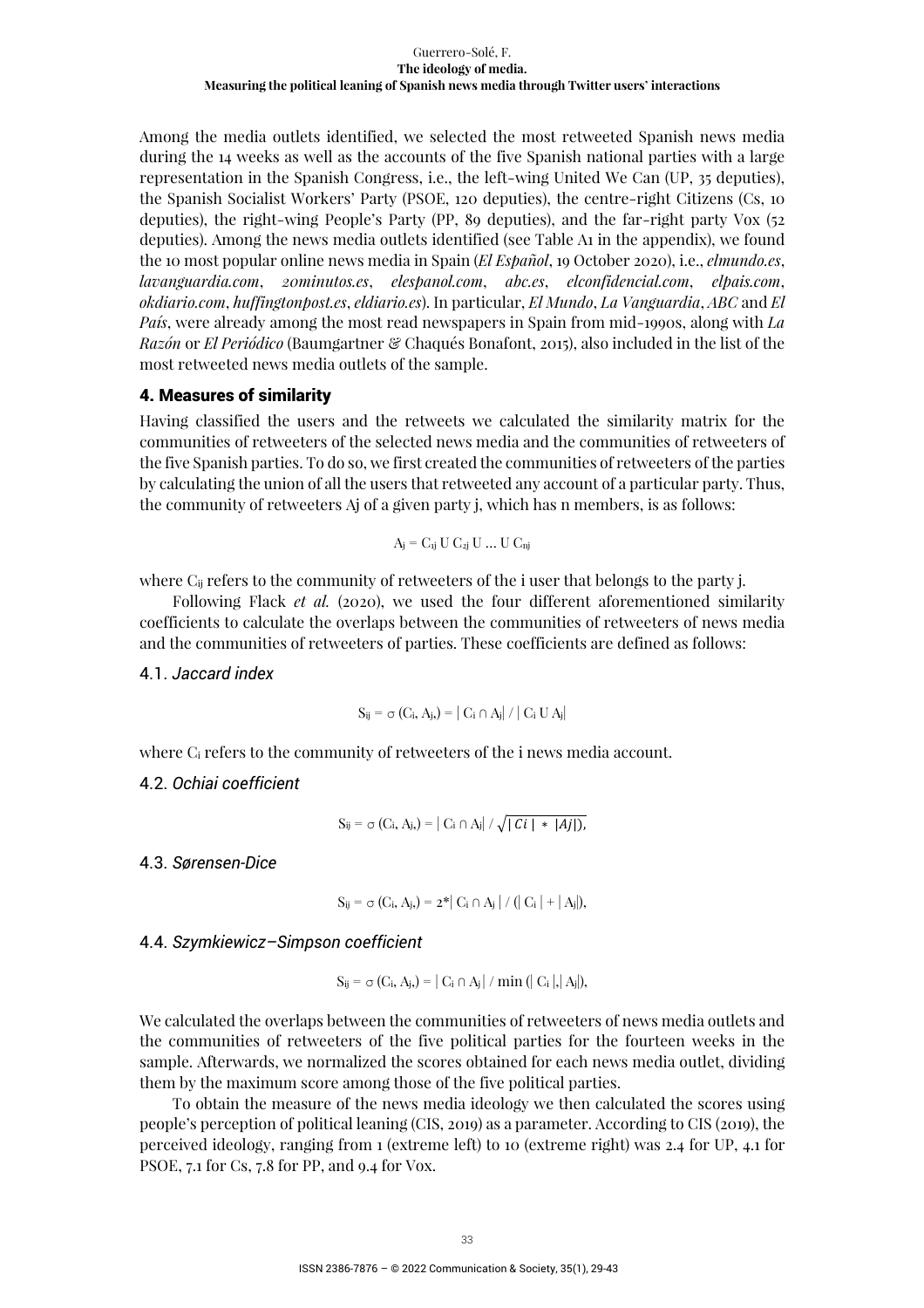Consequently, for a news media i, weekly political meaning  $WP_i$  was calculated as follows:

$$
WP_i = (\sum_{j=1}^n Lj * Sij) / \sum_{j=1}^n Sij
$$

where  $S_{ii}$  are the normalized similarity coefficients, n is the number of political parties, and  $L_i$ is the perceived political leaning of the party j.

Finally, the mean score of the news media's political leaning  $P_i$  was calculated as follows:

$$
\mathrm{P}_\mathrm{i}\text{=}\,(\Sigma^n_{k=1}\quad\text{WPR})/\mathrm{n}
$$

where n is the number of weeks.

## 5. Results

We applied the method described above and calculated the four indexes for each of the news media outlets. The mean scores of the news media's political leaning for the Jaccard index and the Sørensen-Dice coefficient are shown in table 2, while the mean scores for Ochiai and the Szymkiewicz–Simpson coefficients are shown in table 3. As can be seen in Table 2, the scores for Jaccard and for Sørensen-Dice are practically the same, and the news media outlets are in the same order when sorted by those two scores.

**Table 2**. The ideology of Spanish news media, from left (2,4) to right (9,4), using the Jaccard and the Sørensen-Dice coefficients.

|                | Mean Jaccard | <b>SD</b> | Mean Sørensen-Dice | <b>SD</b> |
|----------------|--------------|-----------|--------------------|-----------|
| publico_es     | 3.608        | 0.181     | 3.665              | 0.193     |
| eldiarioes     | 3.810        | 0.221     | 3.904              | 0.242     |
| _infolibre     | 3.953        | 0.368     | 3.951              | 0.367     |
| elhuffpost     | 4.108        | 0.347     | 4.141              | 0.350     |
| la_ser         | 4.430        | 0.456     | 4.474              | 0.455     |
| sextanoticias  | 4.478        | 0.602     | 4.485              | 0.601     |
| actualidadrt   | 4.601        | 0.443     | 4.621              | 0.442     |
| el_pais        | 4.764        | 0.372     | 4.836              | 0.359     |
| elperiodico    | 5.194        | 0.370     | 5.203              | 0.369     |
| lavanguardia   | 5.388        | 0.485     | 5.396              | 0.481     |
| efenoticias    | 5.824        | 0.378     | 5.831              | 0.371     |
| 24h_tve        | 5.950        | 0.471     | 5.954              | 0.462     |
| 20m            | 6.073        | 0.413     | 6.074              | 0.403     |
| lavozdegalicia | 6.187        | 0.563     | 6.187              | 0.561     |
| marca          | 6.494        | 0.392     | 6.406              | 0.634     |
| europapress    | 6.501        | 0.241     | 6.491              | 0.234     |
| a3noticias     | 6.582        | 0.328     | 6.575              | 0.321     |
| elconfidencial | 6.905        | 0.413     | 6.889              | 0.404     |
| elespanolcom   | 7.458        | 0.205     | 7.445              | 0.203     |
| elmundoes      | 7.573        | 0.193     | 7.520              | 0.201     |
| larazon_es     | 7.623        | 0.171     | 7.621              | 0.173     |
| voz_populi     | 7.746        | 0.145     | 7.721              | 0.128     |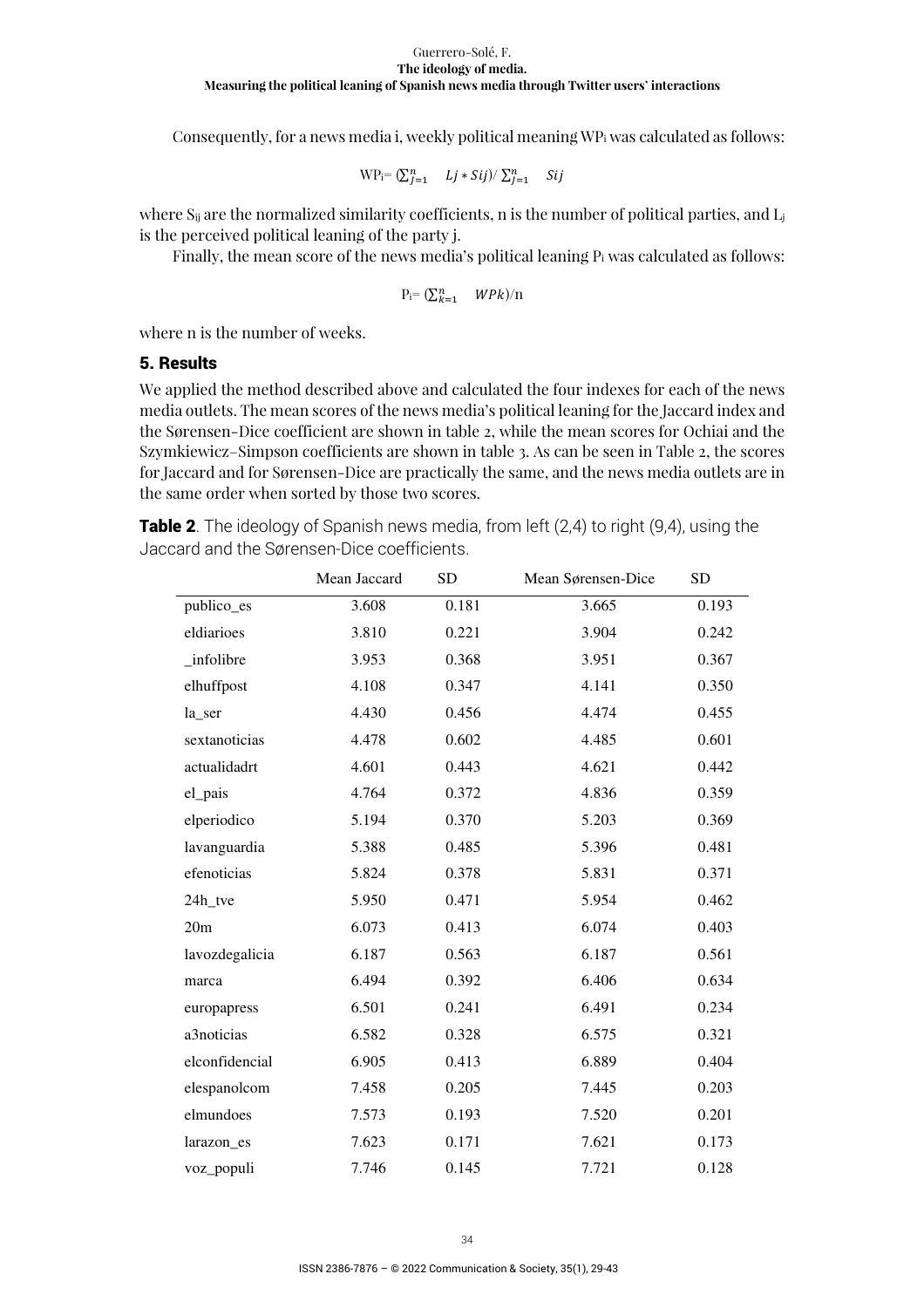| okdiario        | 8.071 | 0.055 | 8.020 | 0.062 |
|-----------------|-------|-------|-------|-------|
| libertaddigital | 8.026 | 0.084 | 8.011 | 0.087 |
| cope            | 7.924 | 0.096 | 7.914 | 0.100 |
| abc es          | 7.765 | 0.125 | 7.729 | 0.149 |

Source: Own elaboration.

The same happens for the Ochiai and the Szymkiewicz–Simpson coefficients. When compared to Table 2, we observe slight changes both in the value of the scores and in the order of the news media outlets.

**Table 3**. The ideology of Spanish news media, from left (2,4) to right (9,4), using the Ochiai and the Szymkiewicz-Simpson coefficients.

|                 | Mean Ochiai | <b>SD</b> | Mean Szymkiewicz-Simpson | <b>SD</b> |
|-----------------|-------------|-----------|--------------------------|-----------|
| publico_es      | 3.587       | 0.182     | 3.459                    | 0.160     |
| _infolibre      | 3.844       | 0.349     | 3.714                    | 0.323     |
| eldiarioes      | 3.854       | 0.241     | 3.717                    | 0.234     |
| elhuffpost      | 4.050       | 0.350     | 3.925                    | 0.352     |
| sextanoticias   | 4.344       | 0.602     | 4.215                    | 0.589     |
| la_ser          | 4.389       | 0.452     | 4.254                    | 0.462     |
| actualidadrt    | 4.460       | 0.424     | 4.276                    | 0.419     |
| el_pais         | 4.775       | 0.349     | 4.624                    | 0.373     |
| elperiodico     | 5.066       | 0.372     | 4.916                    | 0.392     |
| lavanguardia    | 5.245       | 0.477     | 5.101                    | 0.521     |
| efenoticias     | 5.706       | 0.364     | 5.571                    | 0.354     |
| 24h_tve         | 5.829       | 0.479     | 5.685                    | 0.515     |
| 20m             | 5.936       | 0.424     | 5.788                    | 0.460     |
| lavozdegalicia  | 6.048       | 0.571     | 5.916                    | 0.589     |
| marca           | 6.252       | 0.667     | 6.109                    | 0.722     |
| europapress     | 6.395       | 0.237     | 6.269                    | 0.244     |
| a3noticias      | 6.473       | 0.340     | 6.343                    | 0.366     |
| elconfidencial  | 6.806       | 0.417     | 6.719                    | 0.411     |
| elespanolcom    | 7.395       | 0.208     | 7.333                    | 0.222     |
| elmundoes       | 7.492       | 0.203     | 7.431                    | 0.214     |
| larazon_es      | 7.576       | 0.198     | 7.517                    | 0.239     |
| voz_populi      | 7.692       | 0.162     | 7.645                    | 0.180     |
| abc_es          | 7.693       | 0.135     | 7.645                    | 0.150     |
| cope            | 7.887       | 0.111     | 7.858                    | 0.125     |
| libertaddigital | 7.990       | 0.082     | 7.964                    | 0.081     |
| okdiario        | 8.003       | 0.062     | 7.970                    | 0.068     |

Source: Own elaboration.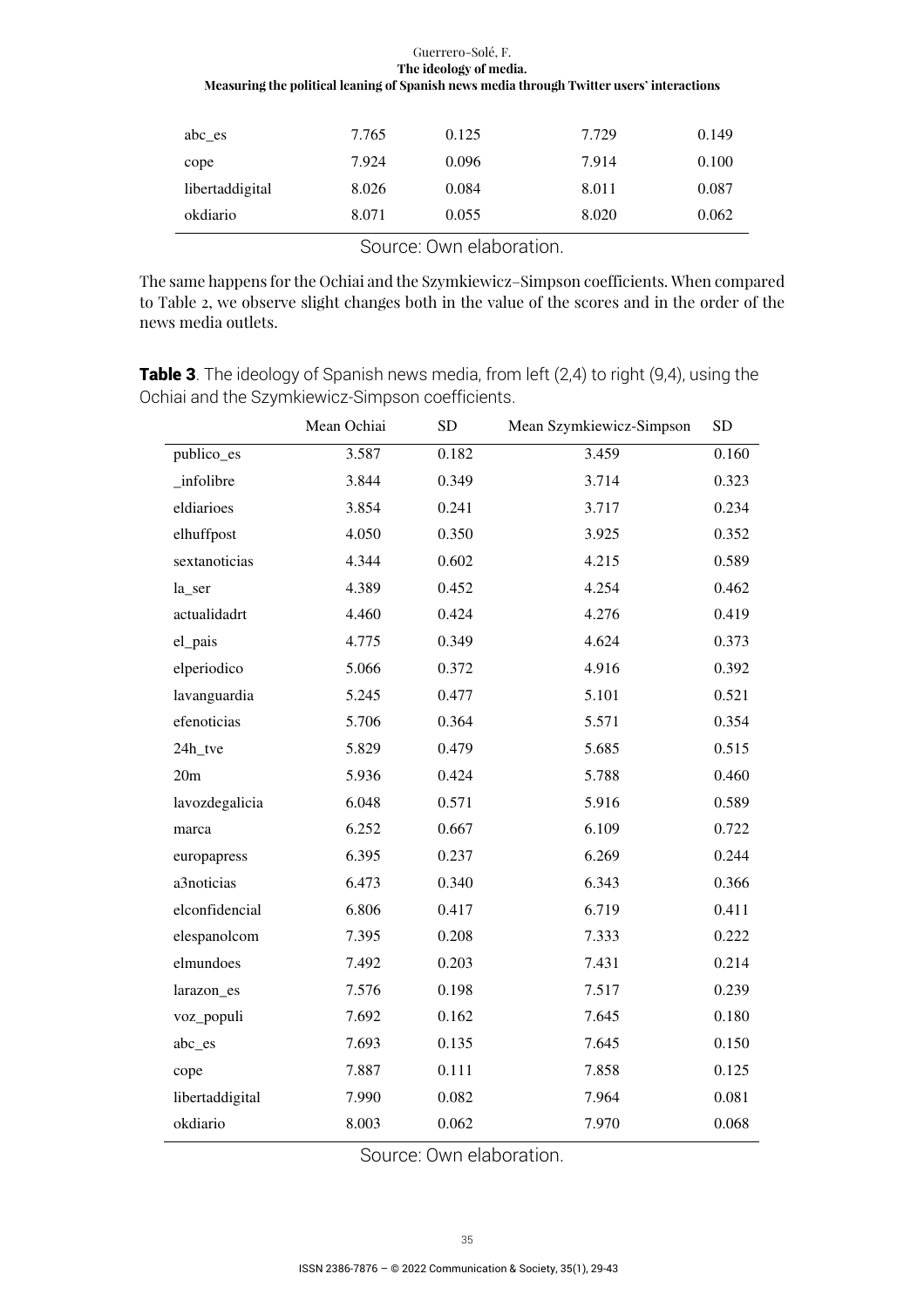To gain a better understanding of the distribution of the news media in terms of ideology, we plotted the results of the ideology score for the Jaccard index (Figure 1).



**Figure 1**. Ideological position of the most retweeted Spanish newspapers on Twitter.

To answer to the question R1.1., we also plotted the evolution in time of the similarities between each newspaper and the five main political parties, again using the Jaccard coefficient.

Figure 2. Ideological leaning of the most retweeted Spanish newspapers in Twitter over time.



Source: Own elaboration.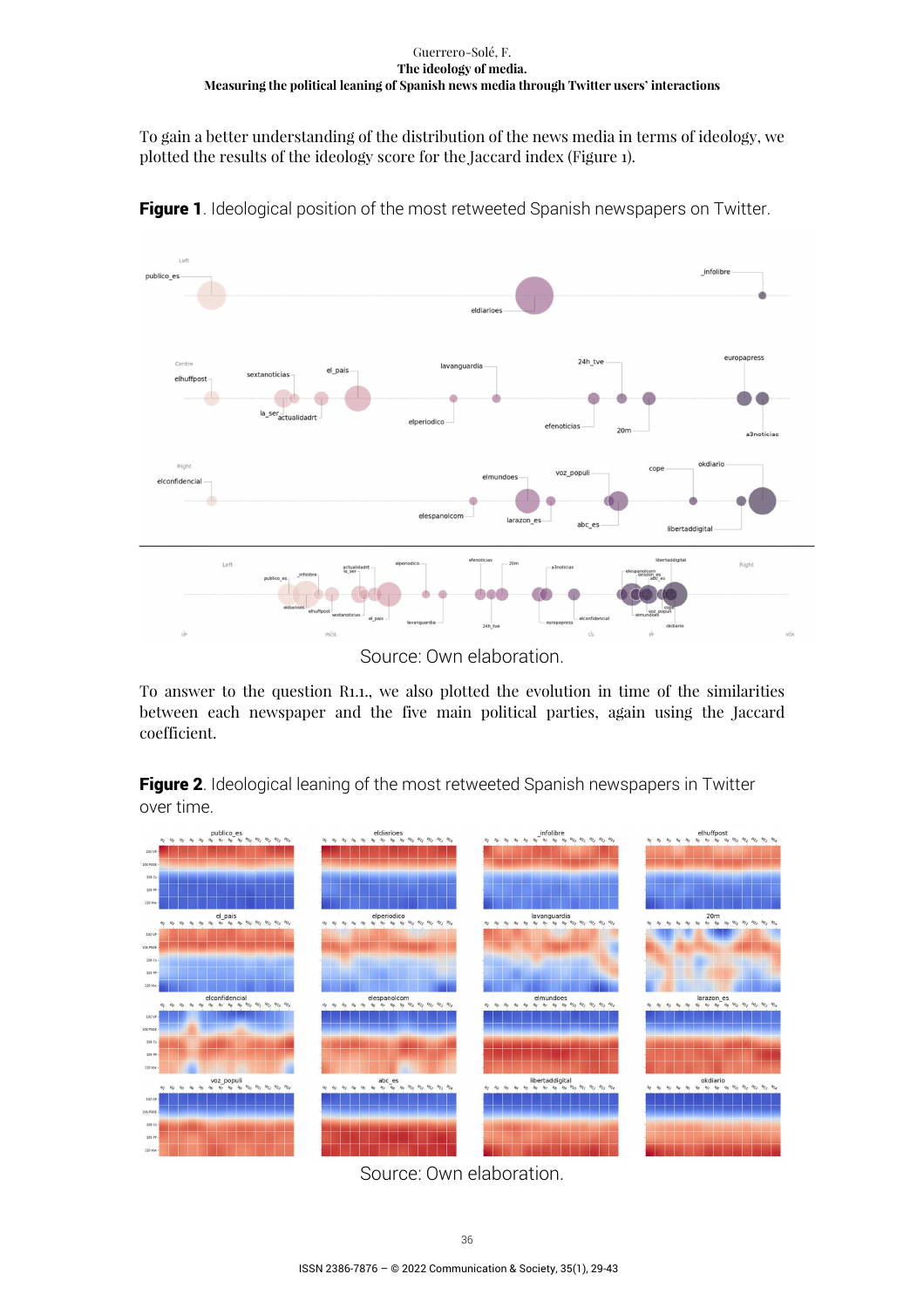Figure 2 shows the intensity of the similarity (proximity) between the news media and the 5 political parties during the 14 weeks analysed. The red colour indicates proximity between news media and the party; conversely, the blue colour indicates distance between the news media and the party. As it is shown in Figure 2, the most polarized newspapers (those at the top and those at the bottom of the image) follow a constant pattern, while the most centred ones (*elperiodico*, *lavanguardia*, and *20m*, in particular) show some changes across the fourteen weeks analysed.

## 6. Conclusions

The news media is said to shape individuals' perceptions of reality and impacts on their political attitudes and beliefs. In spite of the constant claims to objectivity, impartiality and independence, the news media and journalists are, in general, politically biased (Patterson & Donsbach, 1996). These biases are particularly acute in countries with polarized pluralist media systems (Hallin  $\mathcal{C}$  Mancini, 2004), as is true in the Spanish context. However, the proximity between the news media and parties is considered to be subjective and difficult to measure (Falck *et al.*, 2020). Scholars have often found difficulties in asserting the proximity of media outlets, and in particular the news media, to political parties. Researchers have proposed different methods to measure the political ideologies of the news media such as by analyzing content, links between politicians and media owners or surveys (Haselmayer, Wagner & Meyer, 2017; Schena, Almiron & Pineda, 2018; Pew Research, 2018). Social media and the datafication of the interaction between media, politicians and citizens has eased the process of the identification of users' latent attributes and political leaning.

This research adds a new method to measure the political ideology of the news media in Spain by means of an indirect relationship between news media and political parties. By drawing on users' consistent retweeting behaviour when it comes to political issues (Wong, Tan, Sen & Chiang, 2016; Guerrero-Solé & López-González, 2019), we propose a way to identify the political leaning of the news media based on the overlaps between the communities of retweeters of the news outlets and those of the five Spanish national parties. These overlaps are finally weighted with people's perceived ideology (from left, 0, to right, 10) of the five Spanish parties (CIS, 2019) to finally obtain a score of the ideology of the news media.

In doing so, we followed the work undertaken by Falck *et al.* (2020), and calculated the overlaps by using four different similarity indexes, i.e., Jaccard, Ochiai, Sørensen-Dice, and Szymkiewicz–Simpson. Our results show that the final score for ideology doesn't depend on the similarity coefficient chosen, and that when sorted by this ideology score, the order of the news media analysed is almost the same for all the four coefficients.

Past research has already observed that the news media in Spain is politically biased (Labio & Pineda, 2016), and that certain politicians in social networks tend to retweet or link to certain news media outlets (Ceia, 2020). Our results overlap with previous research and are consistent with the answers provided by people when asked about their perceptions of the ideology of Spanish news media (see Pew Research, 2018), or with the results reported in content analysis researches (Labio & Pineda, 2016). As a result, we have found that *publico.es*, *eldiario.es* and *infolibre* are the news media that, according to our method, are closer to the left-wing parties UP and PSOE, while *elespanol.com*, *elmundo.es*, *larazon.es*, *vozpopuli*, *abc.es*, *libertaddigital* and *okdiario* are the news media closer to the right-wing parties Cs, PP and Vox. These results are also in line with those reported by Ceia (2020) who found that *public.es* and *eldiario* were the most retweeted news media outlets by Podemos, *el\_pais* the most retweeted by PSOE, *elespanol.com* the most retweeted by Cs, *libertaddigital* the most retweeted by PP and, finally, *OKDiario* was the most retweeted news media retweeted by Vox.

However, unlike the aforementioned works, our research provides a concrete score for the ideology of the Spanish news media that allows us to place outlets on a left-right axis. In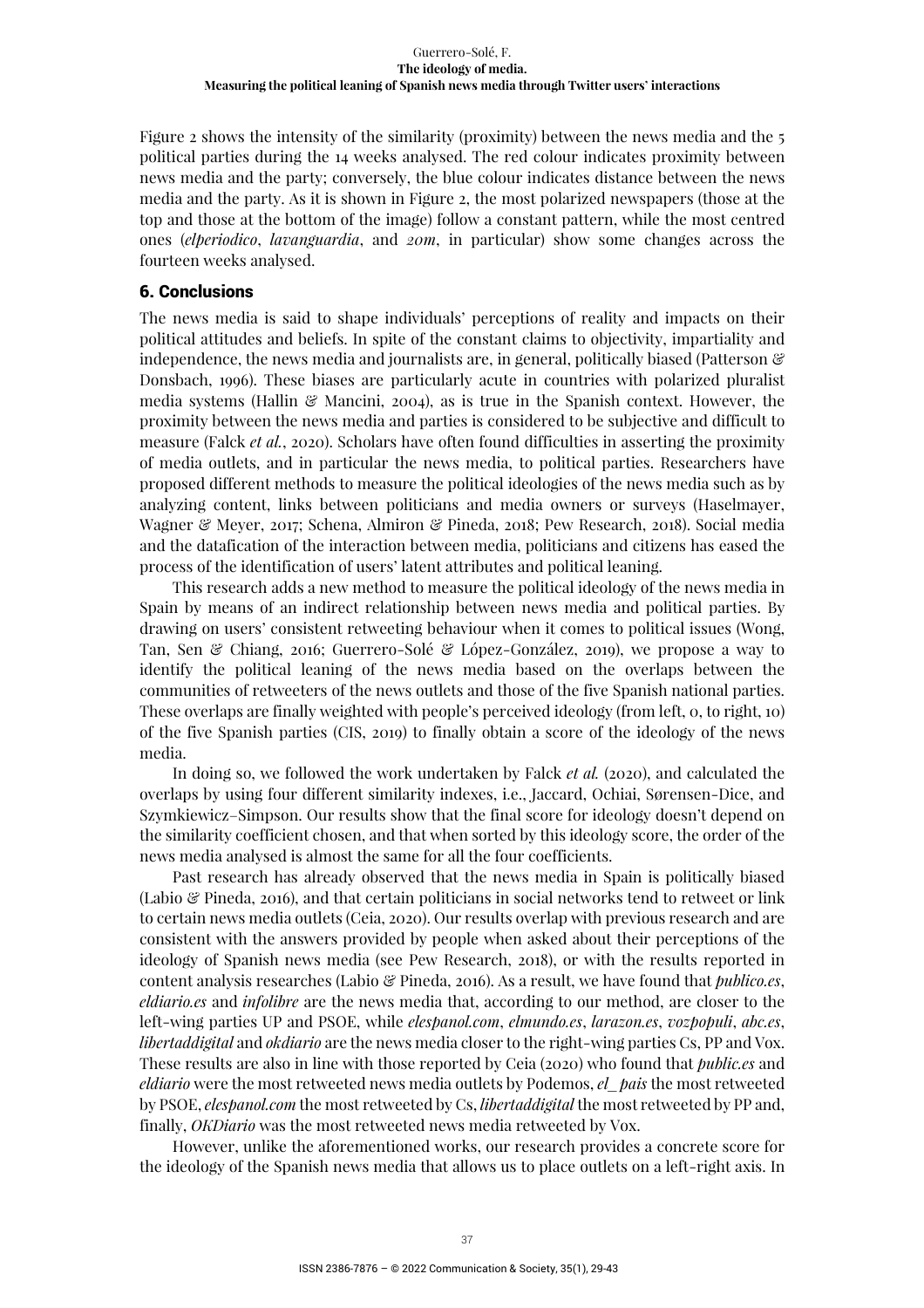this sense, we found that only a few outlets were in what we can consider the centre of the axis, with a sensitive overlap of their respective communities of retweeters with the communities of retweeters of the five political parties. In particular, only three newspapers, *elperiodico*, *lavanguardia* and *20m*, can be considered as 'centre' media outlets, along with two press agencies (*efenoticias* and *europapress*), and the Spanish public news channel *24h\_tve*. In addition, the rest of the news media analysed are distributed in two clearly defined clusters, as can be seen in Figure 1. This distribution is in line with previous results confirming that voters of right-wing parties tend to read, listen or watch (in this case, retweet) certain news media, while voters of left-wing parties tend to read other news media. As a consequence, the results support the thesis of those who consider the Spanish media system as a pluralist polarized one (Hallin  $\mathcal{C}$  Mancini, 2004) in which ties between media outlets and political parties are strong. Consequently, these results should raise awareness on the hypothetical increase in political polarization (Kim & Park, 2012) caused by the systematic exposure of citizens to media contents that are in tune with their previous attitudes and beliefs, and on the intensification of political biases (Conover *et al.*, 2011).

Since our results are in agreement with previous studies on the ideological positioning of the Spanish news media, we can conclude that the method used, based on the consistent behaviour of retweeters (Wong, Tan, Sen & Chiang, 2016), and on the similarities between communities of retweeters (Guerrero-Solé, 2017) may be used to measure the ideology of any media outlet and its proximity to political parties. Even more if we found that the overlaps between the communities of retweeters of news media and of political parties tend to be constant over time (Figure 2).

Finally, it is worth stressing again that unlike previous studies (Ceia, 2020) our results are not based on direct interactions between politicians and news media outlets, but on indirect measures that depend on Twitter users' behaviour. In this sense, the link between media and parties, and the ideology scores are based on readership patterns. These readership patterns, more than media ownership, were according to Baumgartner and Chaqués Bonafont (2015) good predictors of the link between media outlets and political parties.

## 7. Limitations and future research

This research is not without its limitations. In particular, we should recognise the bias introduced by the sample of users selected. In spite of the fact that conversations such as  $\#10N$ may be considered as neutral, and that we assume that all relevant political actors and media outlets participate in these debates, there is a strong trend on the part of political parties to avoid these neutral debates and to label their tweets with their own hashtags, usually party hashtags (Mas Manchón & Guerrero-Solé, 2019). As a consequence, some of the parties could be underrepresented in the sample. This underrepresentation could have an impact on the results. Accordingly, more research based on diverse samples is needed to validate the method and the reliability of the measures of ideology. Furthermore, we should also analyse other samples from other particular political processes and countries to validate the method.

Despite the aforementioned conclusions, this research is also limited by one of the main assumptions of the method used to measure what we have called the ideology of the media outlets, which can be considered as a fuzzy or even misleading concept. Although previous research has shown that in political discussions people tend to forward or retweet those messages that are in tune with their own ideology (Wong, Tan, Sen & Chiang, 2016; Stefanov, Darwish, Atanasov & Nakov, 2020), we must be conscious that the assumption can hardly be generalized. In particular, when dealing with news media stories, that can be read and spread by active audiences that do not necessarily align with the assumed or presumed ideology of the media. Nevertheless, the method has proved to be in the identification of clusters of media outlets according to the political retweeting behaviour of their own retweeters.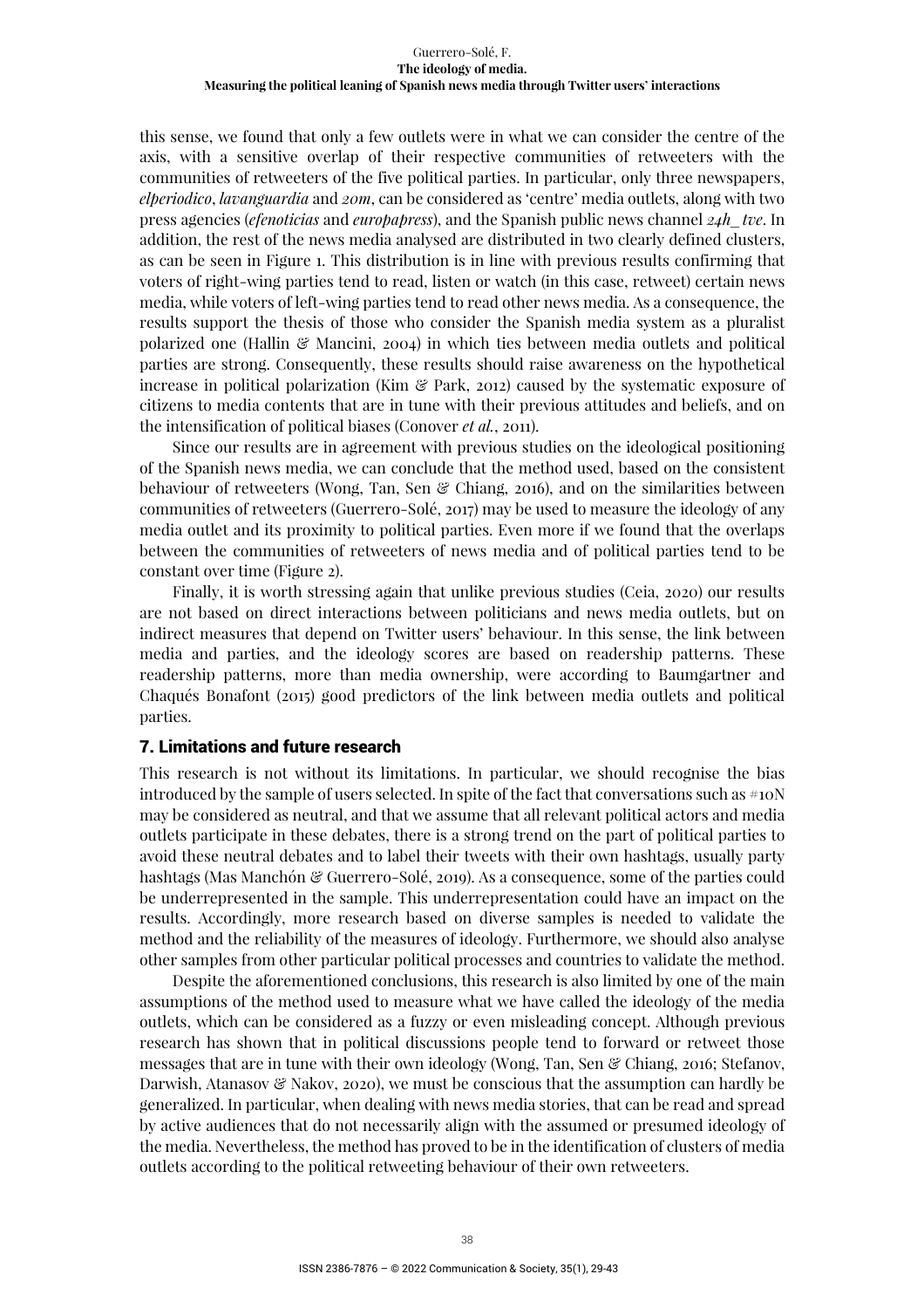This research was funded by the MCIU/AEI/FEDER, UE under Grant PGC2018-097352-A-I00.

## References

- An, J., Cha, M., Gummadi, K., Crowcroft, J. & Quercia, D. (2012). Visualizing media bias through Twitter. In Proceedings of the International AAAI Conference on Web and Social Media (pp. 2-5). Dublin: AAAI.
- Barberá, P., Jost, J. T., Nagler, J., Tucker, J. A. & Bonneau, R. (2015). Tweeting From Left to Right: Is Online Political Communication More Than an Echo Chamber?, *Psychological Science*, *26*(10), 1531–1542. https://www.doi.org/10.1177/0956797615594620
- Baumgartner, F. R. & Chaqués Bonafont, L. (2015). All news is bad news: Newspaper coverage of political parties in Spain. *Political Communication*, *32*(2), 268-291. https://www.doi.org/10.1080/10584609.2014.919974
- Bosi, L., Lavizzari, A. & Voli, S. (2020). Representation of Youth in the Public Debate in Greece, Italy, and Spain: Does the Political Leaning of Newspapers Have Any Effect?, *American Behavioral Scientist*, *64*(5), 620-637. https://www.doi.org/10.1177/0002764219885437
- Bruns, A. & Highfield, T. (2013). Political networks on Twitter: tweeting the Queensland state election. *Information, Communication & Society*, *16*, 667-691. https://www.doi.org/10.1080/1369118X.2013.782328.
- Ceia, V. (2020). Digital Ecosystems of Ideology: Linked Media as Rhetoric in Spanish Political Tweets. *Social Media and Society*, *6*(2). https://www.doi.org/10.1177/2056305120926630
- Cohen, R. & Ruths, D. (2013). Classifying political orientation on Twitter: It's not easy! In Proceedings of the 7<sup>th</sup> International Conference on Weblogs and Social Media (pp. 91-99). Cambridge, MA: ICWSM 2013.
- Conover, M. D., Gonçalves, B., Ratkiewicz, J., Flammini, A. & Menczer, F. (2011). Predicting the political alignment of twitter users. In Proceedings - 2011 IEEE International Conference on Privacy, Security, Risk and Trust and IEEE International Conference on Social Computing, PASSAT/SocialCom 2011 (pp. 192-199).

https://www.doi.org/10.1109/PASSAT/SocialCom.2011.34

- D'Allesio, D. & Allen, M. (2000). Media bias in presidential elections: a meta analysis. *Journal of Communication*, *50*(4), 133-156. https://www.doi.org/10.1111/j.1460-2466.2000.tb02866.x
- David, E., Zhitomirsky-Geffet, M., Koppel, M. & Uzan, H. (2016). Utilizing Facebook pages of the political parties to automatically predict the political orientation of Facebook users. *Online Information Review*, *40*(5), 610-623. https://www.doi.org/ 10.1108/OIR-09-2015- 0308
- Eady, G., Nagler, J., Guess, A., Zilinsky, J. & Tucker, J. A. (2019). How Many People Live in Political Bubbles on Social Media? Evidence From Linked Survey and Twitter Data. SAGE Open. https://www.doi.org/10.1177/2158244019832705
- El Español (19 October 2020). *El Español* logra su récord con 23,3 millones de usuarios: supera a *El País* y *ABC* y se queda a un 5 % de *El Mundo*. Retrieved from https://www.elespanol.com/invertia/medios/20201019/espanol-record-millonesusuarios-pais-abc-mundo/529447647\_0.html
- Falck, F., Marstaller, J., Stoehr, N., Maucher, S., Ren, J., Thalhammer, A. & Studer, R. (2020). Measuring Proximity Between Newspapers and Political Parties: The Sentiment Political Compass. *Policy and Internet*, *12*(3), 367-399. https://www.doi.org/10.1002/poi3.222
- Gautam, G. & Yadav, D. (2014). Sentiment Analysis of Twitter Data Using Machine Learning Approaches and Semantic Analysis. In 2014 7<sup>th</sup> International Conference on Contemporary Computing (pp. 437-442). IEEE Conference Location: Noida.
- Gentzkow, M., Petek, N., Shapiro, J. M. & Sinkinson, M. (2015). Do newspapers serve the state? Incumbent party influence on the US press 1869-1928. *Journal of the European Economic Association*, *13*(1), 29-61. https://www.doi.org/ 10.1111/jeea.12119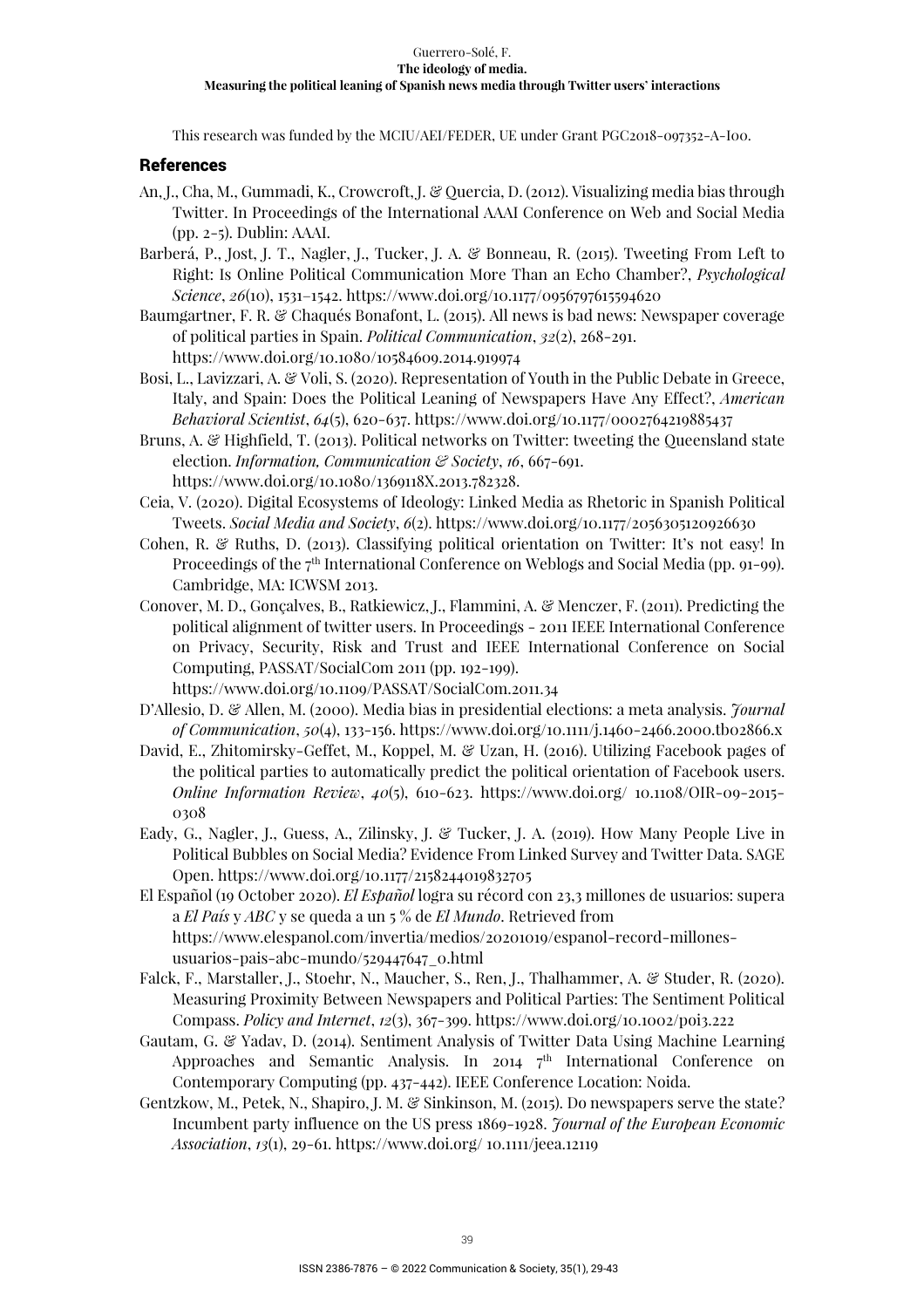- Golbeck, J. & Hansen, D. (2014). A Method for Computing Political Preference Among Twitter Followers. *Social Networks*, 36, 177-184. https://www.doi.org/10.1016/j.socnet.2013.07.004
- Guerrero-Solé, F. & López-González, H. (2019). Government Formation and Political Discussions on Twitter. An Extended Model for Quantifying Political Distances in Multiparty Democracies. *Social Science Computer Review*, 37, 3-21. https://www.doi.org/10.1177/0894439317744163
- Guerrero-Solé, F. (2018). Interactive Behavior in Political Discussions on Twitter: Politicians, Media, and Citizens' Patterns of Interaction in the 2015 and 2016 Electoral Campaigns in Spain. *Social Media + Society*, *4*(4), 1-16. https://www.doi.org/10.1177/2056305118808776
- Guerrero-Solé, F. (2017). Community detection in political discussions on Twitter. An application of the Retweet Overlap Network method to the Catalan process towards independence. *Social Science Computer Review*, *35*(2), 244-261. https://www.doi.org/10.1177/0894439315617254
- Guerrero-Solé, F., Corominas-Murtra, B. & López-González, H. (2014). Pacts with Twitter. Predicting voters' indecision and preferences for coalitions in multiparty systems. *Information, Communication & Society*, *17*(10), 1280–1297. https://www.doi.org/10.1080/1369118X.2014.920040
- Gyftopoulos, S., Drosatos, G., Stamatelatos, G. & Efraimidis, P. S. (2020). A Twitter-based approach of news media impartiality in multipartite political scenes. *Social Network Analysis and Mining, 10*(1). https://www.doi.org/10.1007/s13278-020-00642-x
- Hallin, D. C. & Mancini, P. (2004). Comparing media systems: Three models of media and politics. New York, NY: Cambridge University Press.
- Haselmayer, M., Wagner, M. & Meyer, T. M. (2017). Partisan Bias in Message Selection: Media Gatekeeping of Party Press Releases. *Political Communication*, *34*(3), 367-384.
- Kim, M. & Park, H. W. (2012). Measuring Twitter-based political participation and deliberation in the South Korean context by using social network and Triple Helix indicators. *Scientometrics*, *90*, 121-140. https://www.doi.org/10.1007/s11192-011-0508-5
- Kosinski, M., Stillwell, D. & Graepel, T. (2013). Private traits and attributes are predictable from digital records of human behavior. Proceedings of the National Academy of Sciences of the United States of America, *110*(15), 5802-5805. https://www.doi.org/10.1073/pnas.1218772110
- Kosinski, M., Wang, Y., Lakkaraju, H. & Leskovec, J. (2016). Mining big data to extract patterns and predict real-life outcomes. *Psychological Methods*, *21*(4), 493-506.
	- https://www.doi.org/10.1037/met0000105
- Labio, A. & Pineda, A. (2016). Leftward shift, media change? Ideology and politics in Spanish online-only newspapers after the 15-M movement. *International Journal of Communication*, *10*, 2661-2682. https://www.doi.org/1932–8036/20160005
- Llorens, C. (2010). Spain's media concentration policy: A patchwork crucial to the understanding of the Spanish media system. *International Journal of Communication*, *4*, 844-864.
- Markowetz, A., Błaszkiewicz, K., Montag, C., Switala, C. & Schlaepfer, T. E. (2014). Psycho-Informatics: Big Data shaping modern psychometrics. *Medical Hypotheses*, *82*, 405-411. https://www.doi.org/10.1016/j.mehy.2013.11.030
- Mas Manchón, L. & Guerrero-Solé, F. (2019). The use of hashtags as a political branding strategy. *Revista internacional de relaciones públicas*, *17*(9), 5-24. https://www.doi.org/10.5783/ RIRP-17-2019-02-05-24
- Obschonka, M., Lee, N., Rodríguez-Pose, A., Eichstaedt, J. C. & Ebert, T. (2020). Big data methods, social media, and the psychology of entrepreneurial regions: capturing crosscounty personality traits and their impact on entrepreneurship in the USA. *Small Business Economics*, *55*, 567-588. https://www.doi.org/10.1007/s11187-019-00204-2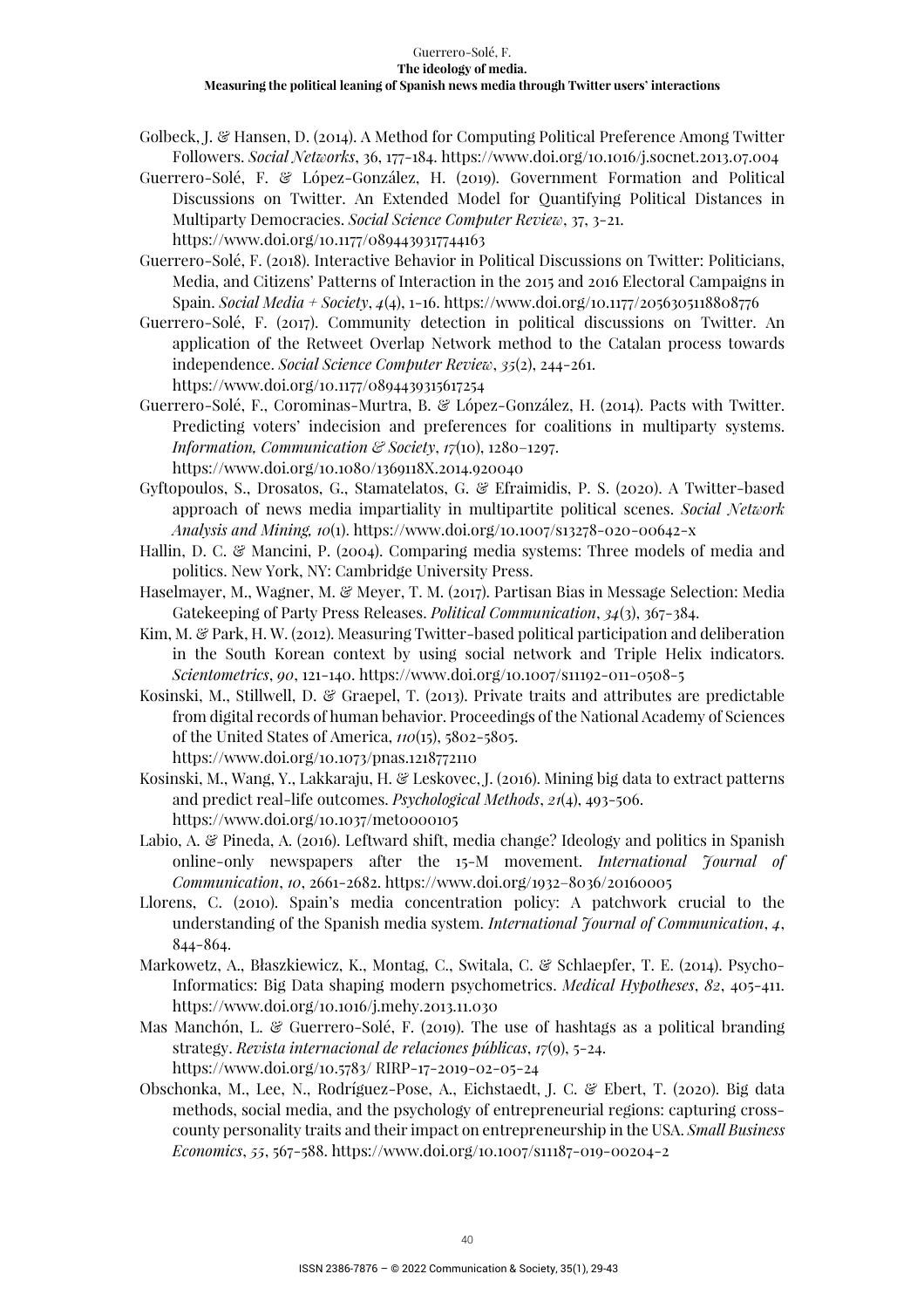- Park, S., Ko, M., Kim, J., Liu, Y. & Liu, Song, J. (2011). The politics of comments: Predicting political orientation of news stories with commenters' sentiment patterns. In Proc. ACM Conf. Comput. Supported Cooperative Work (pp. 113–122). Hangzhou, China.
- Park, G., Andrew Schwartz, H., Eichstaedt, J. C., Kern, M. L., Kosinski, M., Stillwell, D. J., Ungar, L. H. & Seligman, M. E. P. (2015). Automatic personality assessment through social media language. *Journal of Personality and Social Psychology*, *108*(6), 934-952. https://www.doi.org/10.1037/pspp0000020
- Patterson, T. E. & Donsbach, W. (1996). News decisions: Journalists as partisan actors. *Political Communication*, *13*, 455-468. https://www.doi.org/10.1080/10584609.1996.9963131
- Pew Research (2018). News Media and Political Attitudes in Spain. Retrieved from https://www.pewresearch.org/global/fact-sheet/news-media-and-political-attitudesin-spain/
- Renoust, B., Cheung, G. & Satoh, S. (2017). Estimating political leanings from mass media via graph-signal restoration with negative edges. In Proceedings - IEEE International Conference on Multimedia and Expo (pp. 1009-1014). Hong Kong: IEEE. https://www.doi.org/10.1109/ICME.2017.8019302
- Ribeiro, F. N., Henrique, L., Benevenuto, F., Chakraborty, A., Kulshrestha, J., Babaei, M. & Gummadi. K. P. (2018). Media bias monitor: Quantifying biases of social media news outlets at large-scale. In Proceedings of the 12th International AAAI Conference on Web and Social Media, ICWSM '18 (pp. 290-299). Palo Alto, CA: AAAI.
- Sampedro, V. & Seoane Pérez, F. (2008). The 2008 Spanish general elections: "Antagonistic bipolarization" geared by presidential debates, partisanship, and media interest. *The International Journal of Press/Politics*, *13*(3), 336-344.
- Schena, J., Almiron, N. & Pineda, A. (2018). Mapping press ideology. A methodological proposal to systematise the analysis of political ideologies in newspapers. *Observatorio*, *12*(3), 17- 47. https://www.doi.org/10.15847/obsobs12320181227
- Stefanov, P., Darwish, K., Atanasov, A. & Nakov, P. (2020). Predicting the Topical Stance and Political Leaning of Media using Tweets. Proceedings of the 58th Annual Meeting of the Association for Computational Linguistics (pp. 527–537). ACL. https://www.doi.org/10.18653/v1/2020.acl-main.50
- Tay, L., Woo, S. E., Hickman, L. & Saef, R. M. (2020). Psychometric and Validity Issues in Machine Learning Approaches to Personality Assessment: A Focus on Social Media Text Mining. *European Journal of Personality*, *34*, 826-844. https://www.doi.org/10.1002/per.2290
- Van Camp, K. (2018). Issue ownership as a determinant of political parties' media coverage. *Communications: The European Journal of Communication Research*, *43*(1), 25-45. https://www.doi.org/10.1515/commun-2017-0029
- van Dijk, T. A. (1995). Discourse semantics and ideology. *Discourse & Society*, *6*(2), 243-289.
- Wong, F. M. F., Tan, C. W., Sen, S. & Chiang, M. (2016). Quantifying political leaning from tweets, retweets, and retweeters. IEEE Transactions on Knowledge and Data Engineering. https://www.doi.org/10.1109/TKDE.2016.2553667
- Youyou, W., Kosinski, M. & Stillwell, D. (2015). Computer-based personality judgments are more accurate than those made by humans. Proceedings of the National Academy of Sciences of the United States of America, *112*(4), 1036-1040. https://www.doi.org/10.1073/pnas.1418680112
- Zhitomirsky-Geffet, M., David, E., Koppel, M. & Uzan, H. (2016). Utilizing overtly political texts for fully automatic evaluation of political leaning of online news websites. *Online Information Review*, *40*(3), 362-379. https://www.doi.org/10.1108/OIR-06-2015-0211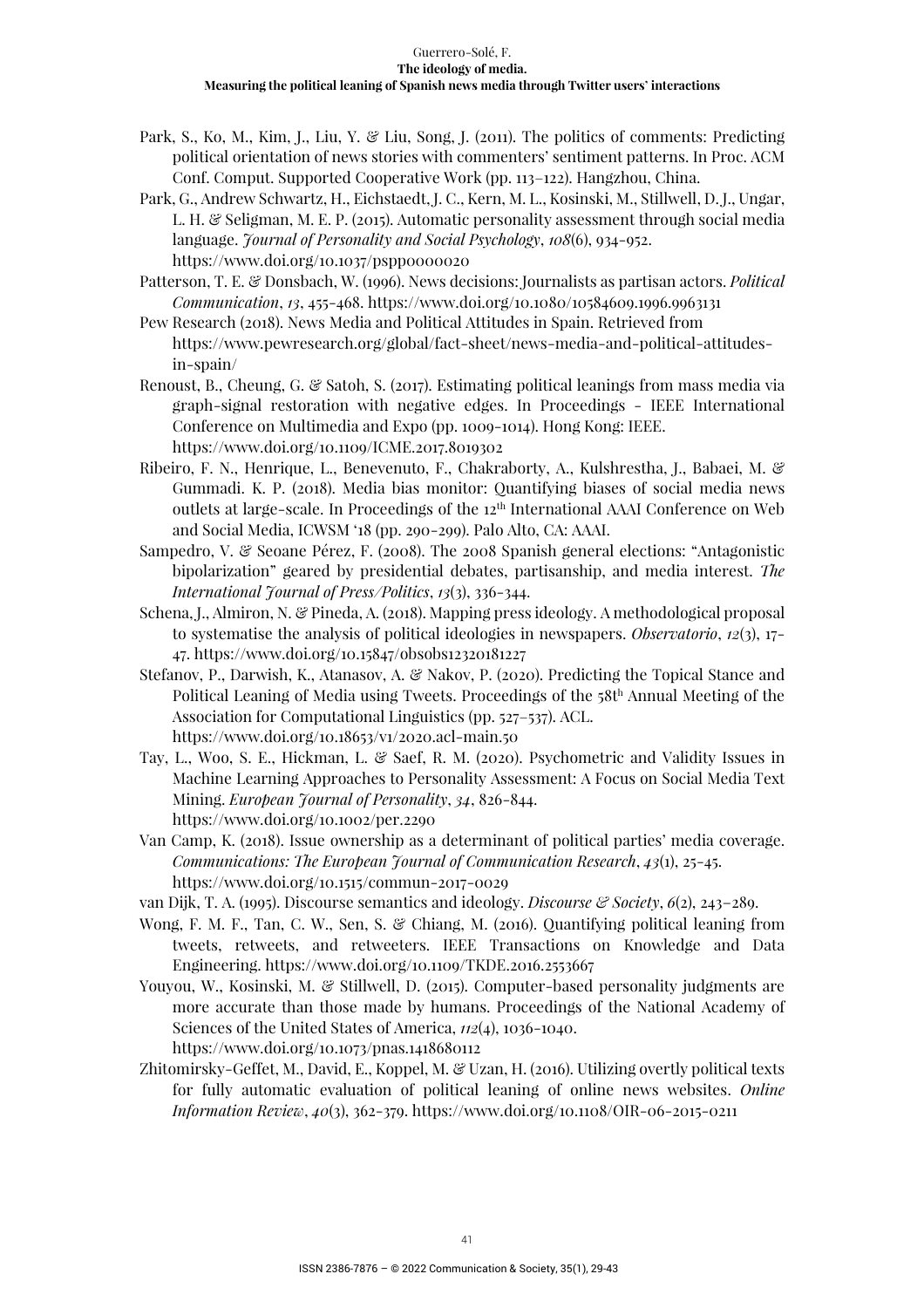## Appendix

| Handle          | Name                       | website                             | Followers |  |
|-----------------|----------------------------|-------------------------------------|-----------|--|
| _infolibre      | infoLibre                  | infolibre.es                        | 319,2K    |  |
| 20m             | 20minutos                  | 20minutos.es                        | 1,4M      |  |
| 24h_tve         |                            |                                     |           |  |
| 324cat          | 324.cat                    | 324.cat                             | 642,6K    |  |
| a3noticias      | Antena 3 Noticias          | antena3.com/noticias                | 1,9M      |  |
| abc_es          | Diario ABC                 | abc.es                              | 2M        |  |
| actualidadrt    | RT en Español              | actualidad.rt.com                   | 3,5M      |  |
| catalunyaradio  | Catalunya Ràdio            | catradio.cat                        | 254,9K    |  |
| cope            | <b>COPE</b>                | cope.es                             | 453,3K    |  |
| debatalrojovivo | Al Rojo Vivo               | lasexta.com/programas/al-rojo-vivo/ | 548,4K    |  |
| diariara        | Diari Ara                  | ara.cat                             | 527.6K    |  |
| efenoticias     | Agencia EFE                | efe.com                             | 1,8M      |  |
| el_pais         | El País                    | elpais.com                          | 7,8M      |  |
|                 |                            | https://mega.atresmedia.com/program |           |  |
| elchiringuitotv | El Chiringuito TV          | as/el-chiringuito-de-jugones/       | 1,7M      |  |
| elconfidencial  | El Confidencial            | elconfidencial.com                  | 898,2K    |  |
| eldiarioes      | elDiario.es                | eldiario.es                         | 1,2M      |  |
| elespanolcom    | El Español                 | elespanol.com                       | 419K      |  |
| elhuffpost      | El HuffPost                | huffingtonpost.es                   | 497K      |  |
| eljueves        | El Jueves                  | eljueves.es                         | 1,2M      |  |
| elmundoes       | El Mundo                   | elmundo.es                          | 3,8M      |  |
| elnacionalcat   | ElNacional.cat             | elnacional.cat                      | 164,3K    |  |
| elperiodico     | El Periódico               | elperiodico.com                     | 688,9K    |  |
| elpuntavui      | El Punt Avui               | elpuntavui.cat                      | 258K      |  |
| eltorotv        | El Toro TV                 | eltorotv.com                        | 149.5K    |  |
| espejopublico   | Espejo Público             | antena3.com/espejopublico           | 298.5K    |  |
| europapress     | <b>Europa Press</b>        | europapress.es                      | 1,3M      |  |
| la_ser          | Cadena SER                 | cadenaser.com                       | 1,2M      |  |
| larazon_es      | La Razón                   | larazon.es                          | 521K      |  |
| lavanguardia    | La Vanguardia              | lavanguardia.com                    | 1,2 M     |  |
| lavozdegalicia  | La Voz de Galicia          | lavozdegalicia.es                   | 379.2K    |  |
| libertaddigital | Libertad Digital           | libertaddigital.com                 | 226K      |  |
| marca           | Marca                      | marca.com                           | 5,3M      |  |
| maticatradio    | El matí de Catalunya Ràdio | catradio.cat/mati                   | 179K      |  |
| naciodigital    | NacióDigital               | naciodigital.cat                    | 208,7K    |  |
| okdiario        | okdiario.com               | okdiario.com                        | 327,6K    |  |

Table A1. List of the most retweeted media outlets in the sample.